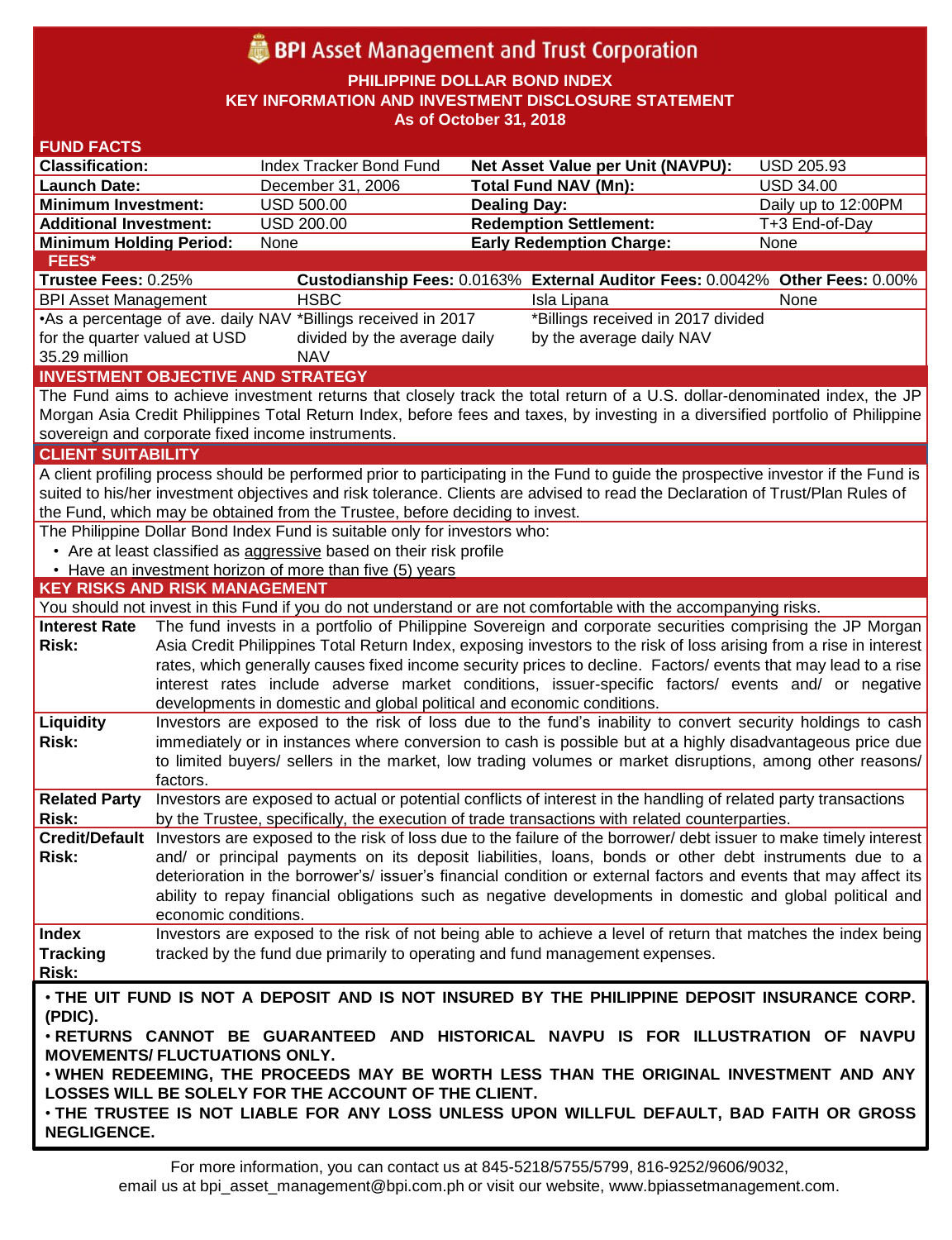### **FUND PERFORMANCE AND STATISTICS AS OF OCTOBER 31, 2018**

(Purely for reference purposes and is not a guarantee of future results)



**Fund -1.45 -0.99 -0.37 -3.01 4.64 105.93 Benchmark** -1.43 -0.89 -0.24 -2.87 5.93 115.58

\*Benchmark is the JP Morgan Asia Credit Philippines Total Return

**Fund -3.01 -0.70 1.52 2.57 3.62 6.29 Benchmark** -2.87 -0.49 1.94 3.01 4.10 6.70

**Fund -3.33 5.85 2.96 3.41 10.75 -5.23 Benchmark** -3.31 6.36 3.53 3.97 11.47 -5.10

**1 mo 3 mo 6 mo 1YR 3YRS S.I.<sup>2</sup>**

**1YR 2YRS 3YRS 4YRS 5YRS S.I.**

**YTD 2017 2016 2015 2014 2013**

| <b>NAVPU</b> over the past 12 months |        |  |  |  |  |  |
|--------------------------------------|--------|--|--|--|--|--|
| Highest                              | 213.95 |  |  |  |  |  |
| Lowest                               | 204.24 |  |  |  |  |  |
| <b>STATISTICS</b>                    |        |  |  |  |  |  |
| <b>Weighted Ave Duration (Yrs)</b>   | 7.06   |  |  |  |  |  |
| Volatility, Past 1 Year (%) 3        | 2.51   |  |  |  |  |  |
| Port. Weighted Yield to Maturity (%) | 4.51   |  |  |  |  |  |
| <b>Current Number of Holdings</b>    | 48     |  |  |  |  |  |
| Tracking Error $(3-Yr)^4$ (%)        |        |  |  |  |  |  |

<sup>1</sup>Returns are net of fees.

<sup>2</sup>Since Inception

<sup>3</sup>Measures the degree to which the Fund fluctuates vis-à-vis its average return over a period of time.

<sup>4</sup>Measure of deviation between the Fund's return and benchmark returns. A lower number means the Fund's return is closely aligned with the benchmark. 5 Includes accrued income, investment securities purchased, accrued expenses, etc.

\*Declaration of Trust is available upon request through branch of account.

| <b>PORTFOLIO COMPOSITION</b>                        |           | <b>TOP TEN HOLDINGS</b> |                 |           |
|-----------------------------------------------------|-----------|-------------------------|-----------------|-----------|
| <b>Allocation</b>                                   | % of Fund | <b>Name</b>             | <b>Maturity</b> | % of Fund |
| Government                                          | 64.77     |                         |                 |           |
| Corporates                                          | 33.15     | <b>RoP Bonds</b>        | 2/2/2030        | 8.42      |
| Cash                                                | 0.43      | <b>RoP Bonds</b>        | 1/14/2031       | 6.99      |
| Time deposits and money market                      | 0.59      | RoP Bonds               | 3/16/2025       | 6.82      |
| Other receivables – net of liabilities <sup>5</sup> | 1.06      | <b>RoP Bonds</b>        | 2/2/2042        | 5.23      |
| <b>Maturity Profile</b>                             |           | RoP Bonds               | 1/20/2040       | 5.17      |
| Cash and Less than 1 Year                           | 2.08      | RoP Bonds               | 10/23/2034      | 5.14      |
| Between 1 and 3 Years                               | 14.58     | <b>RoP Bonds</b>        | 2/1/2028        | 4.55      |
| Between 3 and 5 Years                               | 16.43     |                         |                 |           |
| Between 5 and 7 Years                               | 19.55     | RoP Bonds               | 1/15/2021       | 3.64      |
| Between 7 and 10 Years                              | 7.58      | RoP Bonds               | 3/1/2041        | 3.32      |
|                                                     |           | <b>RoP Bonds</b>        | 3/30/2026       | 3.02      |
| More than 10 Years                                  | 39.78     |                         |                 |           |

#### **RELATED PARTY TRANSACTIONS\***

**CUMULATIVE PERFORMANCE (%) <sup>1</sup>**

Index

**ANNUALIZED PERFORMANCE (%) <sup>1</sup>**

**CALENDAR YEAR PERFORMANCE (%) <sup>1</sup>**

The Fund has investments and trade transactions with BPI Asset Management and Trust Corporation (BPI AMTC):

Ayala Corporation - USD 0.67 million; Bank of the Philippine Islands - USD 0.20 million

Investments in the said outlets were approved by the BPI AMTC's Board of Directors. Likewise, all related party transactions are conducted on an arm's length and best execution basis and within established limits.

\* Related party in accordance with BPI AMTC's internal policy.